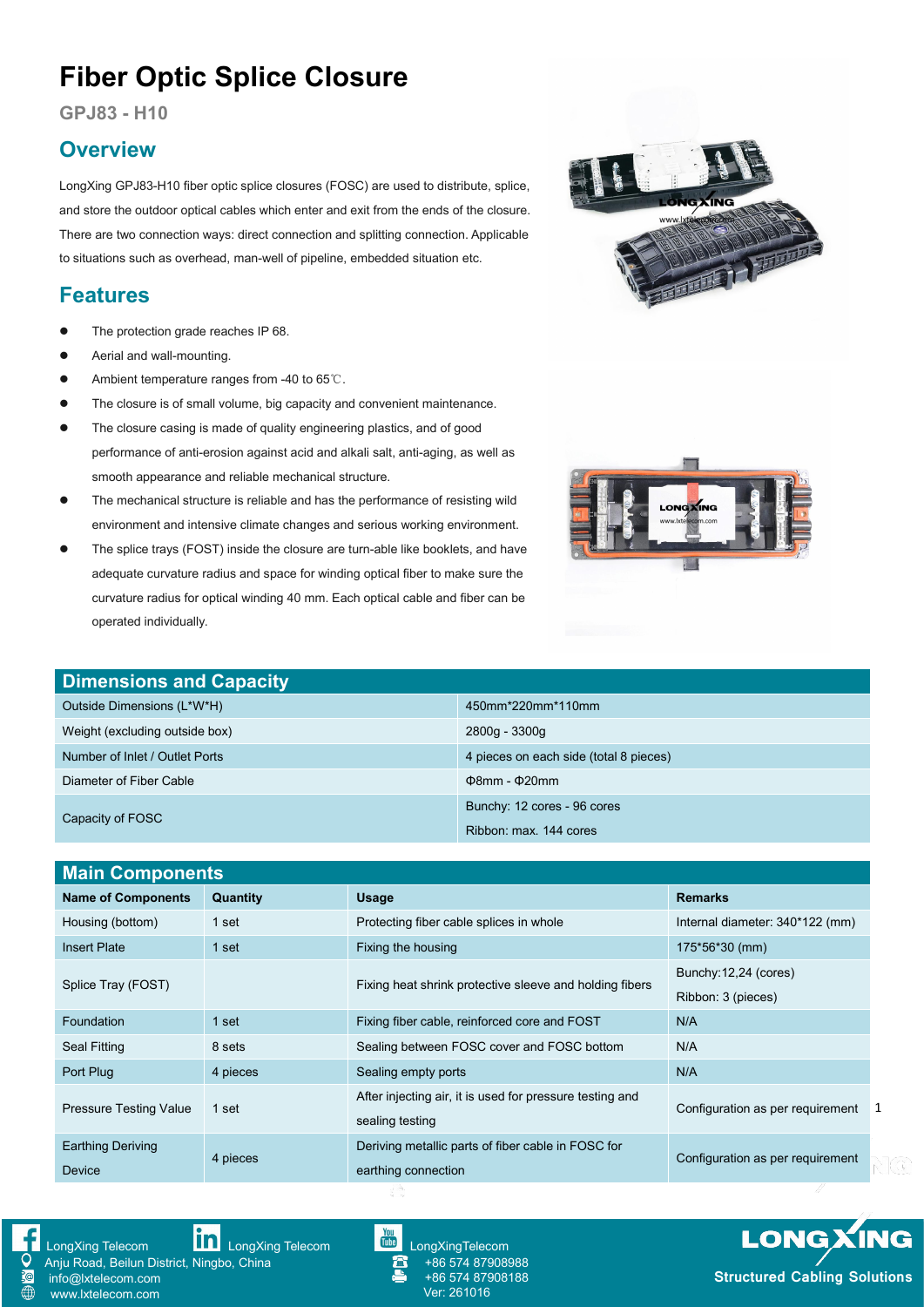| <b>Main Accessories and Special Tools</b> |                 |                                                           |                                    |  |
|-------------------------------------------|-----------------|-----------------------------------------------------------|------------------------------------|--|
| <b>Name of Components</b>                 | <b>Quantity</b> | <b>Usage</b>                                              | <b>Remarks</b>                     |  |
| <b>Heat Shrink Protective Sleeve</b>      | N/A             | Protecting fiber splices                                  | Configuration as per capacity      |  |
| Nylon Tie                                 | N/A             | Fixing fiber with protective coat                         | Configuration as per capacity      |  |
| <b>Insulation Tape</b>                    | 1 roll          | Enlarging diameter of fiber cable for easy fixing         | N/A                                |  |
|                                           |                 | Enlarging diameter of fiber cable which fits in with seal |                                    |  |
| Seal Tape                                 | 1 roll          | fitting                                                   | Configuration as per specification |  |
| Hanging Hook                              | 1 set           | For aerial use                                            | N/A                                |  |
| <b>Earthing Wire</b>                      | 1 piece         | Putting through between earthing devices                  | N/A                                |  |
| Abrasive Cloth                            | 1 piece         | Grind the fiber                                           | N/A                                |  |
| Labeling Paper                            | 1 piece         | Labeling fiber                                            | N/A                                |  |
| M8 Special Wrench                         | 1 piece         | Fixing bolts of housing and insert plate                  | N/A                                |  |
| M6 Special Wrench                         | 1 piece         | Fixing small bolts of housing                             | N/A                                |  |
| M10 Special Wrench                        | 1 piece         | Tightening nut of reinforced core                         | N/A                                |  |
| <b>Instruction Manual</b>                 | 1 piece         | Standard installation                                     | N/A                                |  |

| <b>Optional Accessories</b>     |                         |                                                                                    |                                    |  |
|---------------------------------|-------------------------|------------------------------------------------------------------------------------|------------------------------------|--|
| <b>Name of Components</b>       | Quantity                | <b>Usage</b>                                                                       | <b>Remarks</b>                     |  |
| <b>Pressure Testing Valve</b>   | l set                   | After injecting air it is used for pressure testing and<br>sealing testing         | Configuration as per capacity      |  |
| <b>Earthing Deriving Device</b> | l set.                  | Deriving metallic components of fiber cable in the<br>FOSC for earthing connection | Configuration as per capacity      |  |
| Desiccant                       | l bag                   | Put into FOSC before sealing for desiccating air                                   | Configuration as per capacity      |  |
| <b>Buffer Tube</b>              | decided by<br>customers | Hitched to fibers and fixed with FOST, managing buffer                             | Configuration as per specification |  |

**Notice: The above-mentioned tools and testing instruments should be provided by the operators themselves.**

| <b>Shipping Information</b> |                    |                   |                   |                             |
|-----------------------------|--------------------|-------------------|-------------------|-----------------------------|
| <b>Specification</b>        | <b>Carton Size</b> | Capacity          | <b>Net Weight</b> | Remarks                     |
| Inner Box                   | 460mm*220mm*110mm  | 1 pc              | 2.9kg - 3.4kg     | Configuration as per weight |
| <b>Outer Box</b>            | 610mm*480mm*470mm  | 10 <sub>DCS</sub> | 39kg - 34kg       | Configuration as per weight |



[LongXing](https://www.linkedin.com/company/longxing-telecom) Telecom **LILLI** LongXing Telecom Lulling [LongXingTelecom](https://www.youtube.com/user/LongXingTelecom) and CongXingTelecom

Anju Road, Beilun District, Ningbo, China info@lxtelecom.com



+86 574 87908188

+86 574 87908988

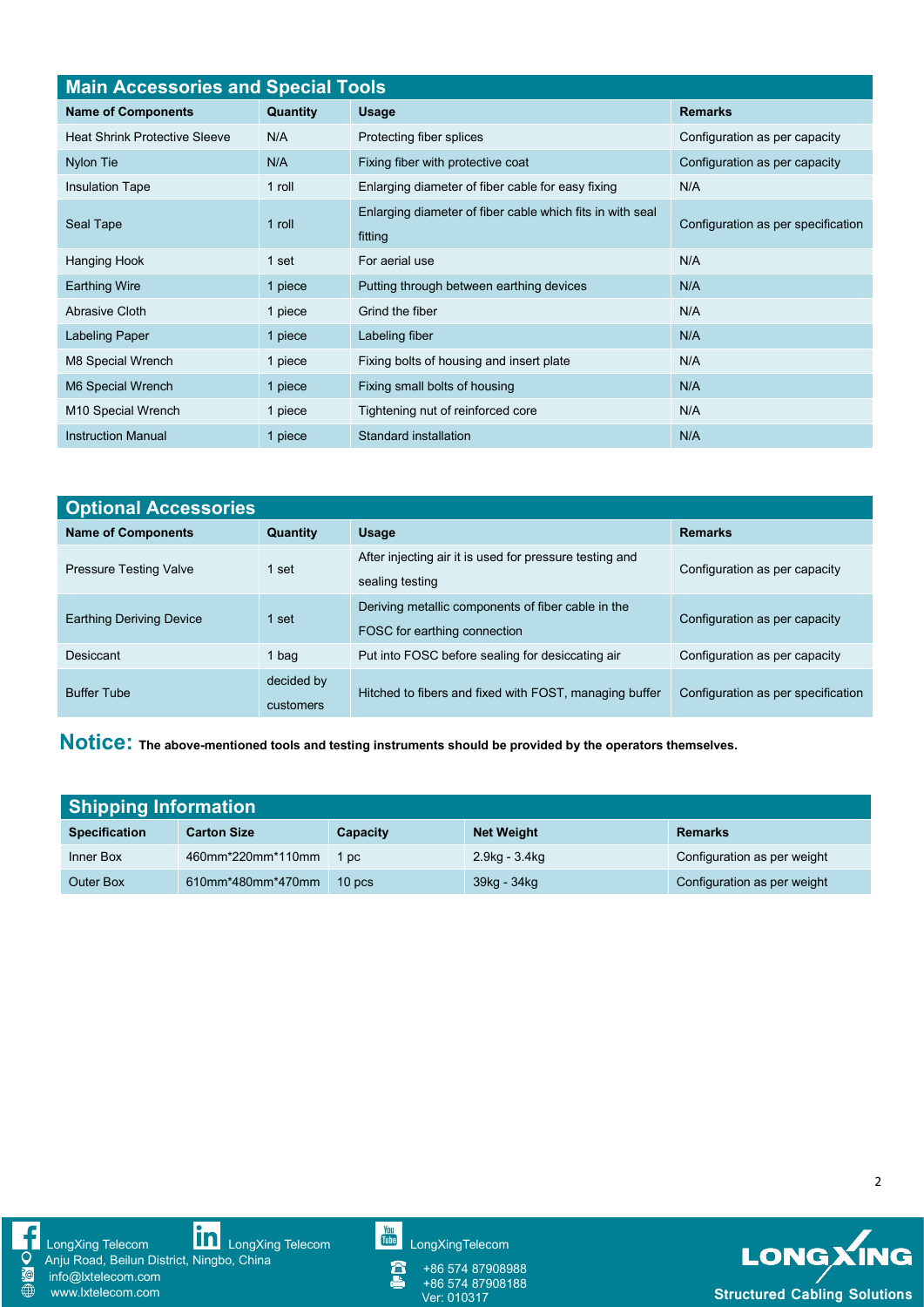**Packing**



[LongXing](https://www.linkedin.com/company/longxing-telecom) Telecom **LILLI** LongXing Telecom Lulling [LongXingTelecom](https://www.youtube.com/user/LongXingTelecom) and CongXingTelecom Anju Road, Beilun District, Ningbo, China info@lxtelecom.com [www.lxtelecom.com](http://www.lxtelecom.com/)

f Q  $\dot{a}$ 

+86 574 87908988 +86 574 87908188